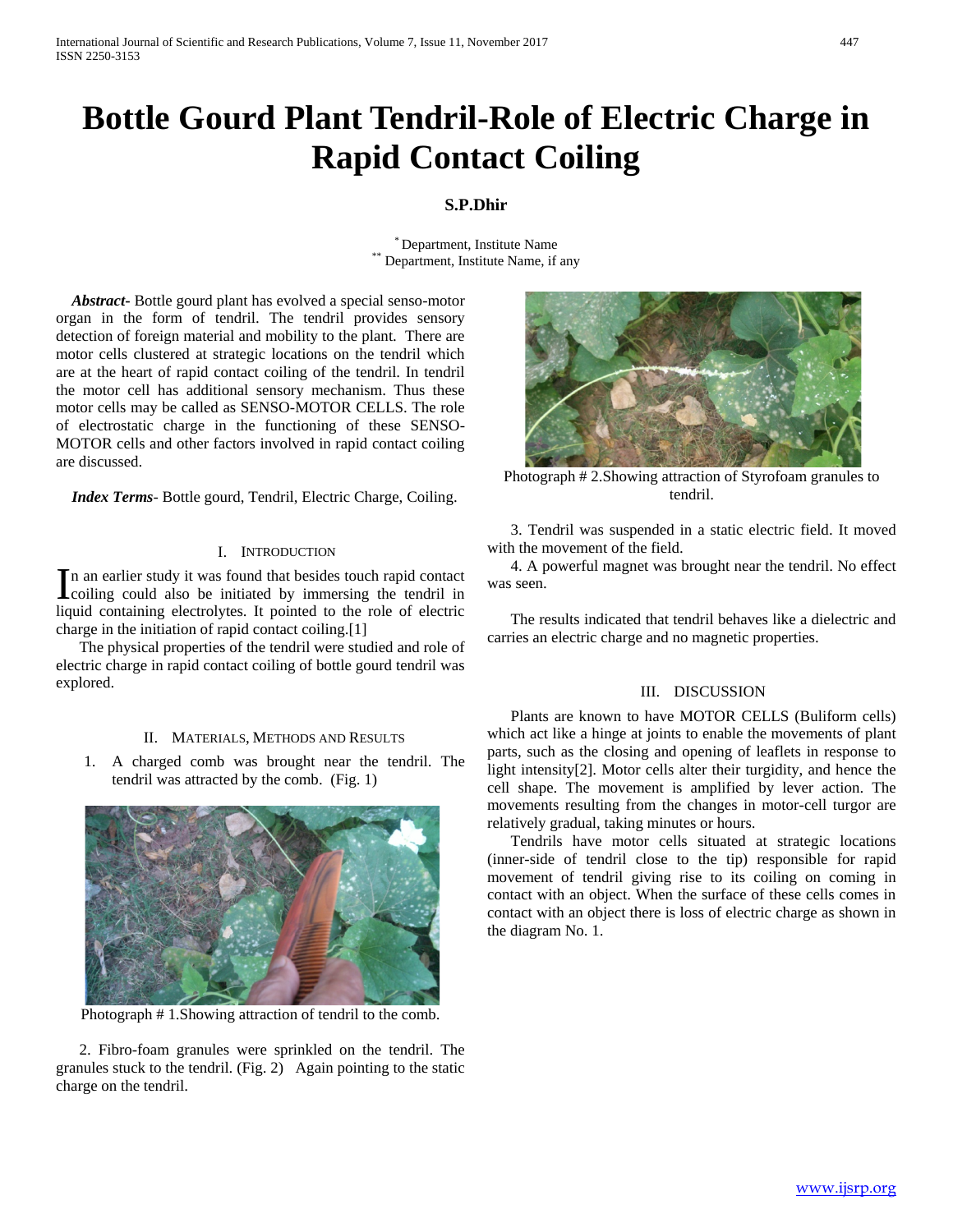

Diagram No.1.Schematic diagram of the cell wall of tendril with integral protein acting as a micro-electric switch.

 The metabolic machinery inside the cell generates an electric charge. The double layer of phospholipids in the cell wall acts as an insulator so that –ve charge is retained inside the cell and a +ve charge is spread on the outer surface of the cell wall. The integral protein acts as a conductor from inside to outside and acts like a touch screen switch. A number of motor cells are affected when even few cells are touched (Plate Effect seen in electrostatic charge).

#### IV. MECHANISM OF LOSS OF TURGIDITY BY MOTOR CELL

 The opposite cell wall of the Motor Cell which is in contact with extracellular fluid is made of plasma membrane. Plasma membrane has ion channels which control influx and efflux of various ions and liquids. These ion channels are well documented in animal cells and have been visualized by crystallography.[3,4]

 [Crystallographic](https://en.wikipedia.org/wiki/X-ray_crystallography) structural studies of a [potassium](https://en.wikipedia.org/wiki/Potassium_channel)  [channel](https://en.wikipedia.org/wiki/Potassium_channel) have shown that, when a [potential difference](https://en.wikipedia.org/wiki/Potential_difference) is introduced over the membrane, the associated electric [field](https://en.wikipedia.org/wiki/Electric_field) induces a conformational change in the potassium channel. The conformational change distorts the shape of the channel proteins sufficiently such that the cavity, or channel, opens to allow influx or efflux to occur across the membrane.

An economical and simpler mechanism of these voltage gated channels (better called CHARGE GATED CHANNELS) is described below :

 It is proposed that in bottle gourd plant these ion channels are operated by static electric charge (CHARGE GATED ION CHANNELS).The charge on the ribbon like helix provides the force for closing and opening of the ion channel gate.

 The ribbon like helix keep the ion channel closed when charge is present (Diagram No. 2 ). Loss of electric charge leads to opening of the ion channel. The opening of these channels lead to movement of ions along with water from inside the cell to interstitial fluid. Loss of fluid from inside of the cell leads to its shrinkage and movement..



### **Diagram No. 2. Schematic Diagram of Charge Operated Ion Channel**

 Like Charges repel each other. Under normal circumstances electric charge on the helices keeps the ion channel closed. Loss of charge leads to opening of channel and loss of ions and fluid.

 The motor cell in bottle gourd tendril is more than simply motor cell. It has sensory receptors on external surface of the cell (responsible for sensory input) and ion channels on the interstitial side of the cell responsible for motor activity of the cell. Thus it is a SENSO-MOTOR CELL.

 Rapid Contact Coiling of Bottle gourd tendril is a three step operation.

 When distal part of tendril comes in contact with an object it makes a weak attachment because of a static charge. The tendril has a positive charge and it sticks to an object carrying a negative charge. Though the attachment is very weak but it serves the purpose. (It is to be noted that tendril will not be attracted to other tendril as it will also be carrying a positive charge. Like charges repel each other. Though feeble but it is an attempt to distinguish self from non-self).Besides the attachment to object is helped by other physical factors. The hook like configuration of the tendril tip and blowing of wind aids in attachment.

 The contact of the tendril to the object leads to the shortening of the charge of the motor cells. This in turn leads to opening up of charge gated ion channels with loss of ions and fluid to interstitial space and collapse of the motor cell. Because of plate effect several motor cells are affected resulting in coiling of tendril. This is a reversible process. In the meantime excessive multiplication and growth of cell on the opposite side gives rise to more permanent coiling.

 Acknowledgments are due to Mr. Ravi Kumar for experimental assistance and Ms. Anju Sharma for drawing of ion channels.

#### REFERENCES

- [1] Dhir, SP. (2016) Electric Charge Signaling in Plant Tendrils. International Journal of Scientific and Research Publications, Volume 6, (8) 137-8.
- [2] Jump up^ Moore, R. et al. (1998) Botany. 2nd Ed. WCB/McGraw Hill. ISBN 0-697-28623-1
- [3] Gulbis JM, Mann S, MacKinnon R (1999). "Structure of a voltagedependent K+channel beta subunit". Cell. 97 (7): 943–52
- [4] Catterall WA (2010). "Ion channel voltage sensors: structure, function, and pathophysiology". Neuron. 67 (6): 915–28.